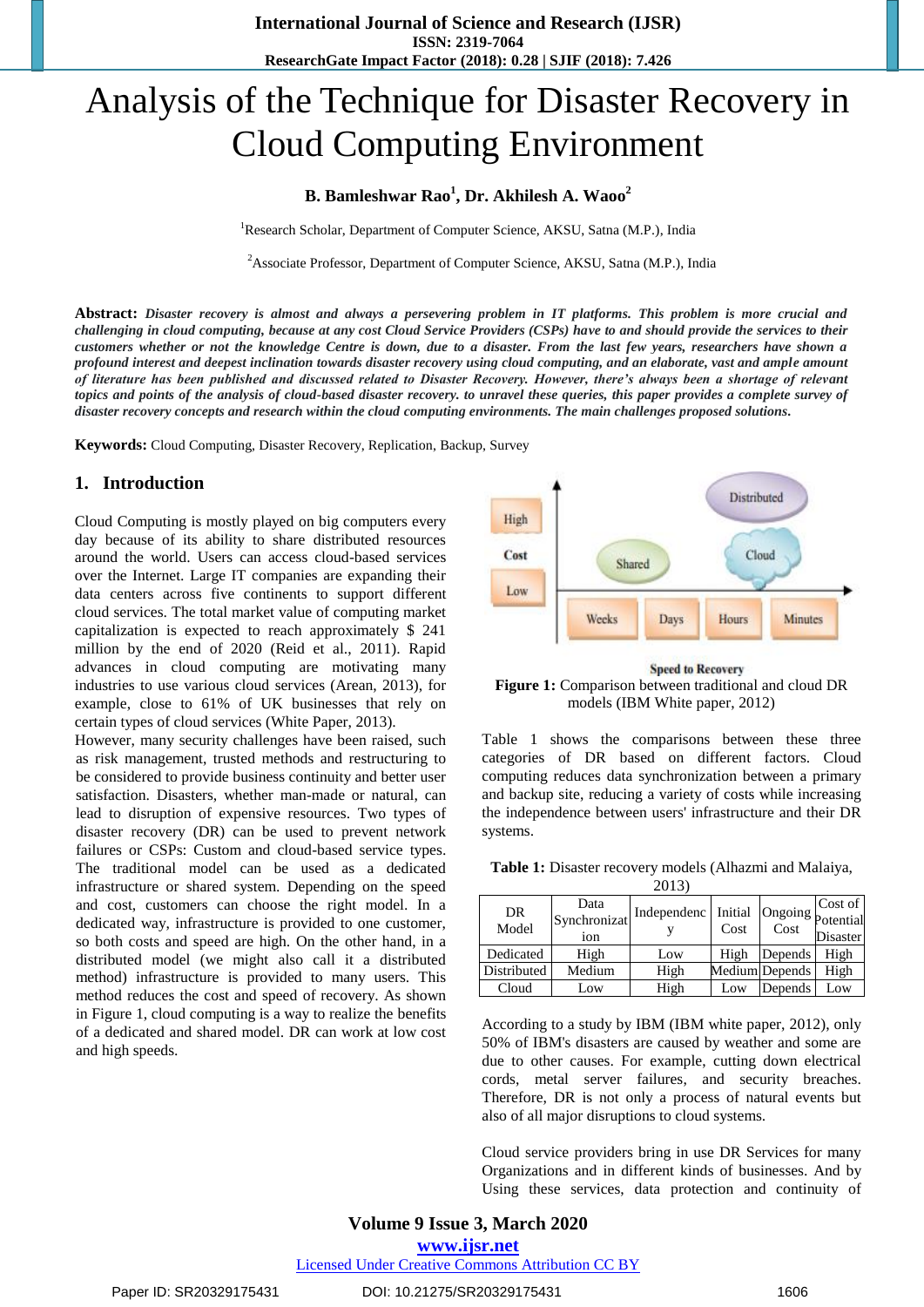## **International Journal of Science and Research (IJSR) ISSN: 2319-7064 ResearchGate Impact Factor (2018): 0.28 | SJIF (2018): 7.426**

service are guaranteed to customers at different levels. Table 2 shows the different DR services offered by IBM. Also, one critical issue in DR processes is how cloud providers can tolerate disaster to protect lost data and disruption of their service, infrastructure and services. In this paper we discuss both the challenges and solutions of DR machines at the discretion of the cloud provider. For businesses, the main purpose of DR is business continuity which means reclaiming services back online after the disruption. The Recovery Time Objective (RTO) and the Recovery Purpose (RPO) are the two main components that every return method tries to improve. By reducing the RTO and RPO business continuity can be achieved. RTO is the time between interruptions until the service is redeployed, and the RPO refers to the amount of data lost after a disaster. Failover delays include 5 steps depending on the backup level (Alhazmi and Malaiya, 2013):

S1: Hardware setup

S2: OS boot time

S3: Time to process the application

S4: Data recovery time/process

S5: Time to change IP

Therefore, RPO and RTO can be defined as:

$$
RPO \propto \frac{1}{Fh}
$$

When Fb is in the Backup folder

$$
To = fraction of RPO + \sum_{j \ min}^{50} Tj
$$

| <b>Table 2: IBM different DR service level</b> |  |
|------------------------------------------------|--|
|------------------------------------------------|--|

| <b>IBM SmartCloud</b>  | Recovery   | Discription                         |  |
|------------------------|------------|-------------------------------------|--|
| Recovery Service Level | Time       |                                     |  |
| Gold                   | 1 Minute   | For mission-critical<br>application |  |
| Silver                 | 30 Minutes | For rapid recovery                  |  |
| <b>Bronze</b>          | 6 to 24    | Assisted failover and               |  |
|                        | Hours      | failback                            |  |

The rest of the paper is organized as follows: In part 2 of the computer, the cloud is presented briefly. In section 3 we discuss in detail the DR cloud. In section 4 and section 5 we investigate the major challenges in the DR programs and other proposed solutions, respectively. Following is section 6 which discusses some of the specific cloud-based applications for DR to be presented. In Section 7, open issues are investigated. Finally, the paper ends with the proposed procedure and conclusion of the DR.

## **2. Disaster Recovery**

A disaster is an unexpected event in the life of the system. It can be caused by nature (such as tsunamis and earthquakes), hardware/software failures (e.g. the VM failure of Heroku hosted on Amazon EC2 in 2011) or even human (human error or burglary). It can lead to significant financial losses or even endanger human lives (Kashiwazaki., 2012). Thus, between 2% and 4% of the IT budget for large companies is spent on DR annually (Prakash et al., 2012). Solid-based DR solution is a growing trend due to its ability to withstand disasters and achieve reliability and availability. It can be very useful for small and medium enterprises (SMEs), as they do not have as many resources as large companies do. As shown in Table 4, Data Level, System Level, and Application Level are the three DR levels defined according to program requirements.

| <b>Table 4: DR levels</b> |
|---------------------------|
| Description               |

| DR Level                                   | Description                                      |  |
|--------------------------------------------|--------------------------------------------------|--|
| Security of Application Data<br>Data Level |                                                  |  |
| <b>System Level</b>                        | Reducing Recovering Time as short as<br>possible |  |
| Application Level                          | <b>Application Continuity</b>                    |  |

DR strategies should have five requirements for optimal performance (Wood et al., 2010):

- You should reduce RPO and RTO
- It has little effect on the performance of the standard system
- It should be geographically separated
- The request must be restored
- You must ensure privacy and privacy

## **3. Disaster Recovery Plan**

To develop a recovery plan in the cloud system there are different DR approaches to go about it which are based on the nature of the system. They are based on the nature of the system. However, in the literature, all these approaches are based on redundancy and backup strategies. The redundancy strategy uses separated parallel sites that can start up the applications after a disaster; whereas backup strategy uses replication technology (Lwin and Thein, 2009). The speed and protection degree of these approaches depends on the level of DR service that is shown in Table 5(Guster and Lee, 2011). Also, three different types of replication technology are available: 1. Host and VM replication, 2. Database replication, 3. Storage replication.

| Model           | Synchronize | Recovery              | Backup                           | Tolerance |
|-----------------|-------------|-----------------------|----------------------------------|-----------|
|                 | Time        | Time                  | Characteristics                  | Support   |
| Hot             | Seconds     | Minutes               | Physical<br>Mirroring            | Very High |
| Modified<br>Hot | Minutes     | 1 Hour                | Virtual<br>Mirroring             | High      |
| Warm            | Hours       | 1-24 Hours            | Limited<br>Physical<br>Mirroring | Moderate  |
| Cold            | Days        | More then<br>24 Hours | Off site backup                  | Limited   |

**Table 5:** Cloud-based DR models

There are various ways for DR to build a recovery plan to reduce RTO, RPO, cost, and latency by looking at system constraints such as CPU, network requirements and storage. So, we can say that the reorganization of the DR can be considered a problem of efficiency. According to (Nayak et al., 2010), DR strategies include two required phases:

1) Phase alignment: At this stage, all DR solutions should be aligned to the requirements of any data container (data container means data based on the same DR requirements)

# **Volume 9 Issue 3, March 2020**

**www.ijsr.net**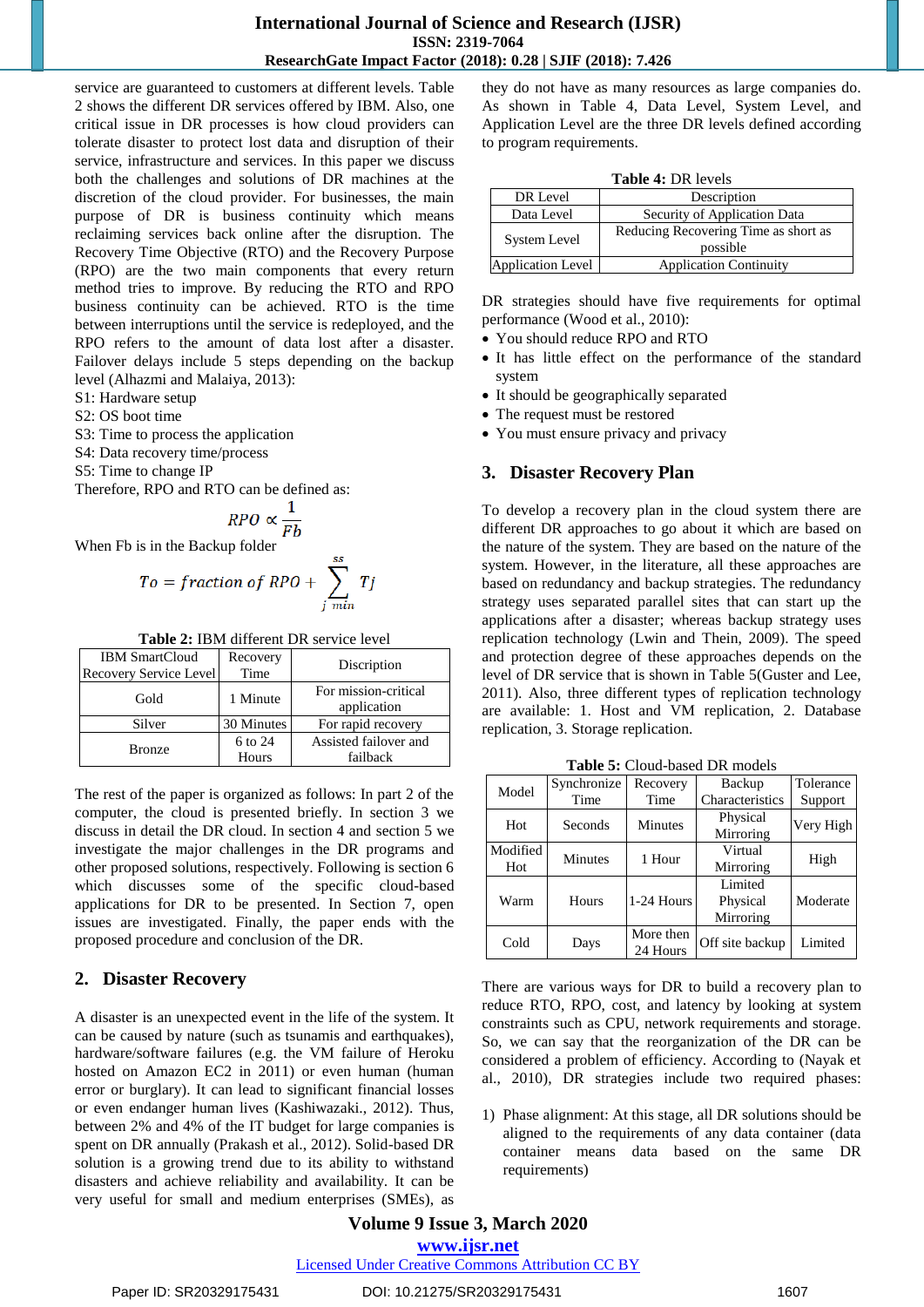2) Planning phase: Selecting the appropriate DR solution that can reduce costs about the required QoS for each data bar.

ENDEAVOR (Nayak et al., 2010) is an outline of the DR planning process. As shown in Figure 1, it consists of three modules:

- 1) Installation modules: Includes DR requirements (such as type of protection, RTO, RPO, and usage latency), Discovery engine (Access to primary and secondary site configuration information) and database (replication technology, commands, and formatting).
- 2) Planning modules: Includes Product Design (Analyzing DR Requirements and Comparing Models), Downloading (Classification of DR strategies based on specific features such as cost, risk, and latency (Azagury et al., 2002)) and Global optimization (choosing the right DR Plan (Jaiswal et al., 2011)).
- 3) Outputs: The ENDEAVOR release is the correct DR plan for each application with details such as target resources and devices, protocol configuration.



**Figure 1:** Endeavor flowchart

## **4. Disaster Recovery Challenges**

In this section we investigate some of the common challenges of DR in cloud environments.

#### **4.1 Dependency**

One of the disadvantages of cloud services is that customers have no control over the system and their details. Data backup is on the premises of service providers. This issue makes reliance on CSPs for customers (such as organizations) and data loss due to a disaster being a customer concern. Reliance (Javaraiah, 2011) also creates another challenge which is the choice of a trusted service provider.

#### **4.2 Cost**

One of the important things to choose the cloud as a DR service is its low cost. Therefore, cloud service providers are always looking for the most cost-effective ways of providing returns by reducing various types of costs. The annual costs of DR programs can be divided into three categories (Alhazmi and Malaiya, 2012):

- Implementation of costs: annual charges
- Ongoing costs: maintenance costs, data transfer costs, and processing costs
- Cost of potential disaster: The cost of the disaster received and the cost of the non-recurring disaster.

#### **4.3 Failure**

The early detection failure time significantly affects the recovery time of the system, so it is important to detect and report rapid and accurate DR failure. On the other hand, in many backup sites there is a big question: How to separate network failures and service interruptions.

## **4.4 Security**

As mentioned earlier, DR can be created by nature or can be man-made. The cyber-terrorist attack is one of the most manmade disasters that can occur for a variety of reasons. In this case, protecting and restoring important data will be the main focus of the DR programs other than system restoration.

## **4.5 Replication Latency**

DR techniques depend on the replication process to create backups. Current replication strategies are divided into two categories: synchronous and asynchronous (Ji et al., 2003). However, they both have certain advantages and disadvantages. Synchronized replication, guarantees excellent RPO and RTO, but is dear and might affect system performance because of over-optimization. This problem is incredibly bad for multi-tier web applications because it can greatly increase the trip Time (RRR) between the first and backup sites. On the choice hand, the backup model adopted with async replication is cheaper and also the system has fewer problems, but the standard of the DR service is reduced. Thus, the transaction between costs, the performance of the system and also replication latency is an undeniable challenge in cloud disaster solutions.

#### **4.6 Data Storage**

Business database storage is one of the problems of enterprises that can be solved by cloud services. By increasing cloud usage in business and market, enterprises need to store huge amounts of data on cloud-based storage. Instead of conventional data storage devices, cloud storage service can save money and is also more flexible. The architecture of a cloud storage system includes four layers: physical storage, infrastructure management, application interface and access layer. To satisfy applications and also to guarantee the security of data, computing has to be distributed but storage has to be centralized. Therefore, storage a single point of failure and data loss are critical challenges to store data in cloud service providers (Pokharel et al., 2010).

## **5. Literature Review**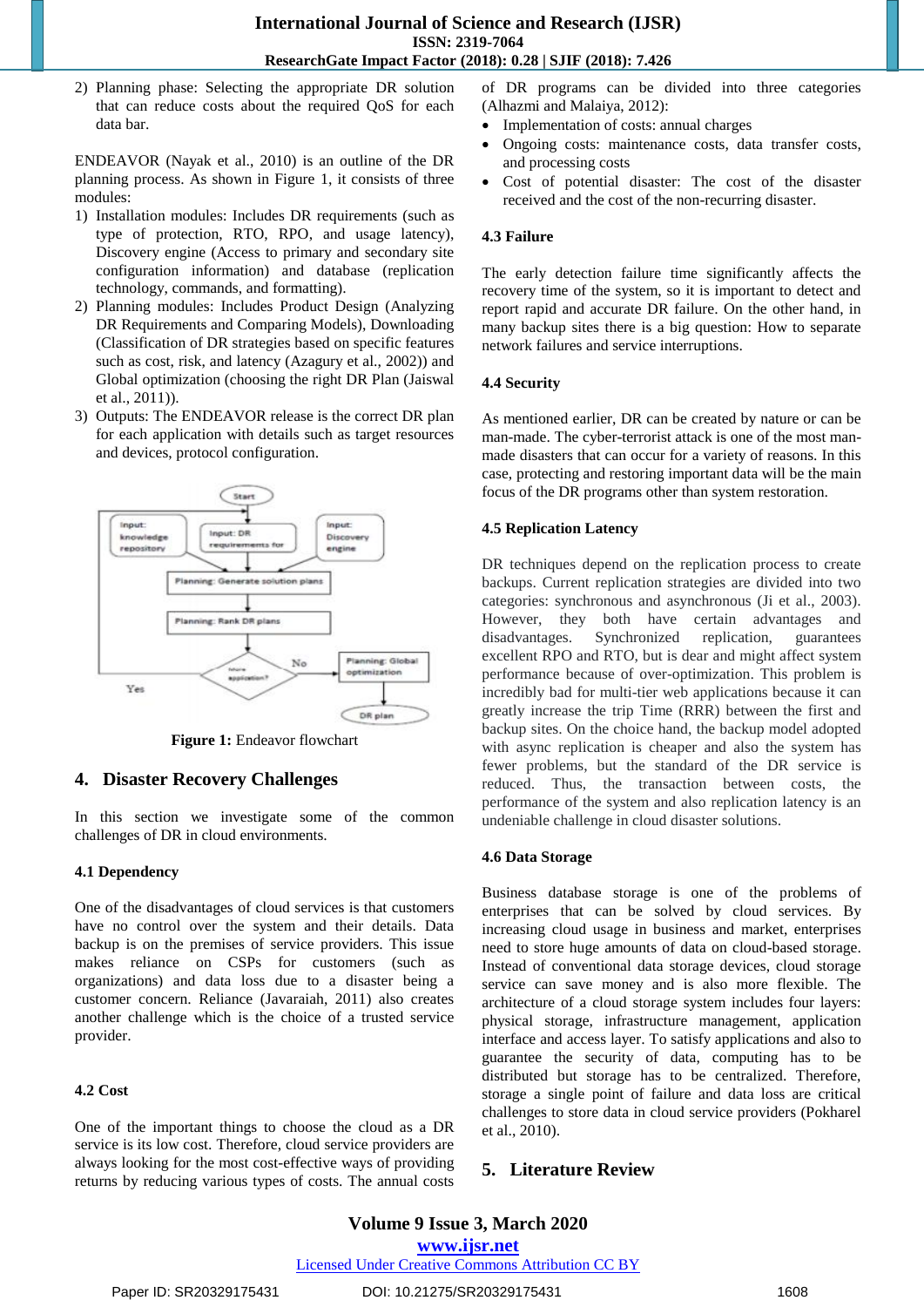**Omar H. Alhazmi (2013)** This paper discusses the tradeoffs involved and provides guidelines for choosing between disaster recovery options. The optimal disaster risk planning should be considered with key parameters including initial costs, data transfer costs, and data storage costs. Organizational data also requires that disaster recovery purposes need to be considered. To assess risk, types of disasters (natural or man-made) need to be identified. The probability of a disaster occurring needs to be evaluated along with the cost of associated failure [1].

**Mohammad Matar (2018)** Cloud database services are used to reduce storage costs in the fields of information technology and provide other benefits such as online data acquisition. A single cloud is defined as a group of servers whether it is one data center or one hosted by one provider. However, moving from a single cloud to a multi-cloud makes sense and is important for many reasons. Dead cloud services are still subject to data-related exits. In the case of a disaster event, one cloud is subject to partial or total lost data [2].

**Abdelfatah A Tamimi (2019)** Electronic data created today by large numbers requiring the work of a data service organization can find a different kind of disaster whether it is natural or man-made, which can result in significant data loss. The purpose of the recovery technology is to recover information from a backup server when a large data server is lost in the event of a disaster. There are time and cost difficulties that make it difficult to implement those processes. When using disaster scenarios like a service, these disasters can be remedied and the speed of data recovery at a low cost [3].

**Zhang Jian-hua and Zhang Nan (2011)** To solve business services service problems such as storage capacity, performance, robustness, security, load, and many other issues, cloud storage has been used to provide a cloud-based data platform. Data services were placed in the cloud, and a robust operating system and platform were used to process the data. This document describes the construction of cloud storage and outlines the deployment of disaster preparedness and other applications that are kept secretly within the cloud, which can access real cloud computing [4].

**A. Arul Mary (2011)** In the business continuity of business in As many, organizations use the clouds when drawing their drawings and may experience an increase in nature or human-made results in the loss of facts. With the help of using disaster recovery strategies such as backing up information during a disaster. There are a few problems such as time being complex; a poor financial performance that makes the user difficult to manage failures. By using disaster recovery as a provider, the user can manage those failures and can recover facts quickly at a lower cost. Disaster healing is continuing suffering on IT platforms. This suffering is especially important for cloud computing because cloud-based companies (CSPs) need to provide their customers even though the facts are at the bottom because of the disaster. and recovery time from the DR cloud offering completely [5].

**Long Wang (2016)** Defines disaster risk and renewable business applications both at the cloud infrastructure level and at the application level. We investigate situations that favor one option over another, as well as situations in which your combination of both is required for effective and endto-end protection. With the research done based on using IBM's Cloud Managed Services (CMS) risk management platform, we highlight the difficulties of protecting enterprise systems in the cloud. For reorganization and optimization, we introduce an algorithm that detects cloud-based machines taking into account performance and business dependencies.

## **6. Cloud computing**

Cloud computing is becoming more common in day-to-day computing due to its ability to share globally distributed resources. Cloud computing may be a set of policies and procedures that are typically supported by a physical or technical infrastructure that allows the corporate to recover quickly from disaster and ensure business continuity if the system crashed or any kind of natural or human-made disaster occurred then there's a chance of knowledge loss and it should also cause the loss. Cloud computing processes are interconnected systems with shared resources many users share identical storage and other computing resources. Therefore, we'd like a strong mechanism to forestall other users from accessing your important and useful data. Cloudbased storage and recovery solutions allow you to copy important business files and restore them if they're compromised. Because of its high flexibility, Disaster Recovery (DR) allows the organization to take care of or resume critical task functions quickly after a disaster. The goal with DR is to stay the corporate working as near normal as possible. Data is stored during a secure cloud environment designed to produce high availability. The service is out there on-demand, enabling organizations of various sizes to style DR solutions in keeping with their needs.

## **7. Causes of Data Loss**

In this section, there are various types of data losses which have been described in the below-following points-

## **7.1 Natural Disasters**

Natural disasters are the foremost uncontrollable cause. Such as, fires, floods, earthquakes, even brownouts, all of them are out of our control. Fortunately, per the survey, the only book of users lost data due to natural disasters.

**7.2 Mission-critical -** application failure Sudden damage to the applying may occur when left unused for days, leading to loss of knowledge which will be important in some organizations.

**7.3 Network failure-** When the network crashes, cloudrelated systems are disrupted, and cloud-based data and applications are lost because the cloud and clients are connected via the web. If the network fails also will suffer IP-based telephony and telecommunications.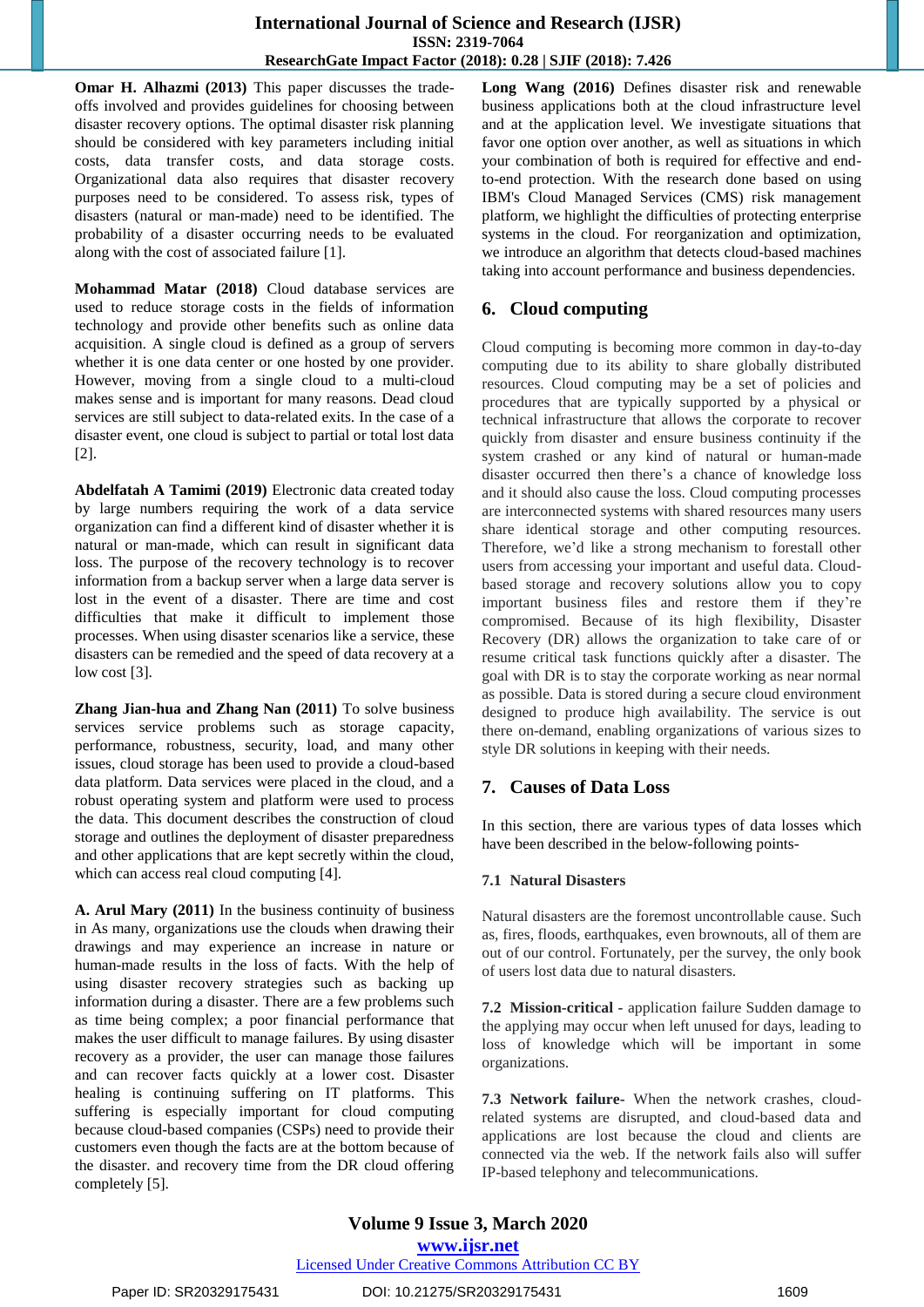**7.4 Network intrusion-** When viruses are invaded by applications, a disaster is formed. To avoid a disaster, antivirus applications are used and programs are placed on the disaster monitoring list.

**7.5 Hacking or malicious code-** You know that computer viruses can block you and steal Mastercard information. Computer viruses or other malware can also spread like wildfire causing partial or complete damage to your important data. Therefore, it's essential that you just should install good antivirus software and keep it updated.

**7.6 System failure:** Operating systems are affected if the organization's infrastructure fails, leading to the failure of the organization-wide systems.

**7.7 Human Errors:** Belief or not, human error is additionally one of the foremost common causes of information loss. Normally, the most reason for the occurrence of a disaster is human, 60% of the info centers are failed. There are two forms of human errors causing data loss, one is clicking Delete or Format button to erase something we do not mean to, and another one is causing physical damages due to dropping or failing our device inadvertently.

# **8. Disaster Recovery Techniques**

In our literature search, we found many ways that have their unique ways to build backup and recovery. Broadly speaking, all those skills focus on three distinct aspects, such as cost control, duplication of data and security issues. Each of these processes is entirely focused on the purpose of support and recovery.

## **a) Parity Cloud Service**

Privacy protection is an important issue for providing personal data access services, the basic data recovery service is not sufficient for public performance. Users are not expected to upload their sensitive data to an online backup server until they have completely relied on the service provider in terms of privacy protection. a framework for the protection of the privacy of personal information has been developed, Parity Cloud Service (PCS). There are four considerations for designing a personal data recovery service. 1-Reliability .2- Economic efficiency.3-Simplicity. 4th privacy protection. PCS is very simple, can completely relieve users of their concerns about privacy protection, easy to use, requires moderate server costs, and can restore user data at a high enough level. Figure 2: shows the conceptual architecture for PCS. [1, 9, 14]

## **b)Seed Block Algorithm (SBA):**

Is the algorithm used in the proposed system to ensure the secure backing of data to the cloud and the remote server, this method is based on the concept of a computer-based exclusive OR (XOR) process? It consists of three main components 1. Cloud Server Master 2. Cloud clients and 3. Remote Server. The way for this task is to connect each unique client with a new customer and when a new customer registers, a customer ID receives a unique XOR number for recovering lost data in the event of a disaster in a large cloud using XORing data from a particular Seed database for that customer. The advantage of this technology is that it can retrieve data files with high accuracy and maintain its integrity. However, it does not work because the storage space crashes due to the same storage space used in the cloud and remote server [2,7,9] as shown in Fig. 3 clients can access these files from a remote repository if data is not available in a central location.



**Figure 3:** Seed Block Algorithm (SBA)

## **c) Multi-tier Web Application**

Many web applications have web cache interface linked to the cache and are intended to analyze the cost of DR by calculating the cost of replication and reporting failures using the ROBIS standard on the web. We calculate the cost using a subscription service from RUBiS (an e-commerce web application that can be used using multiple Tomcat servers and MySQL data) with 300 clients. As shown in Figure 4, in the normal operation of a primary data center, the cloud can restore post-disaster recovery capabilities using two types of resources: backup mode backup sources for backup before the active disaster; failure mode that will only work after a disaster has occurred.

**DR Cloud** 

**Circlesfood** 

**Failover Mode** Resources



# **Volume 9 Issue 3, March 2020**

**www.ijsr.net**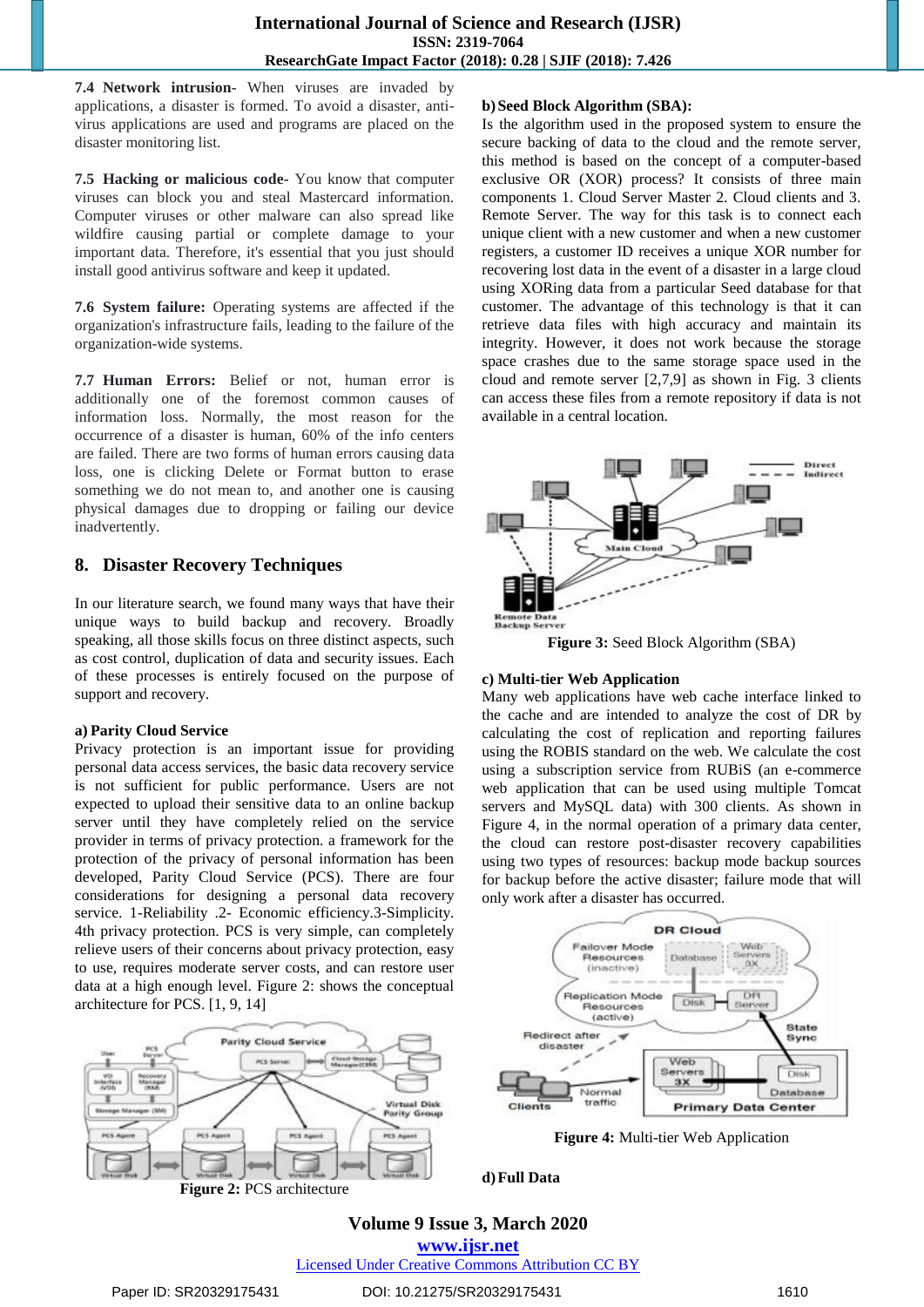Data storage contains data used by apps and added to the repository from time to time. Reports are created based on an incoming and current data set. The cost of an asset is measured by the size of the data.

#### **e) Carrier Cloud Brokerage**

Multi-Cloud Broker Orchestration and Cloud Carriers Architecture can play a growing role in bringing Backup as a Service. To ensure that consumers can not only access their cloud and future guidance in the field of cloud support systems. Finally, it is proposed a DR procedure that can be successfully applied by any DR method.



**Figure 5:** Multi-Cloud Solution

## **f) High -Security Distribution and Rake Technology (HS-DRT)**

The HS-DRT is a backup concept that uses a very widely distributed data transfer mechanism and high-speed encryption technology. Its advantages include: 1) does not require the use of expensive leased lines. 2) Spatial scrambling and random distribution techniques are used to encrypt important data files. 3) With the increase in the number of users, this technology is safe, and the encryption speed is high. This model can be used for transferees such as laptops and smartphones. This technology cannot be considered ideal for backup and recovery in cloud computing because of the increased cost of data recovery and increased redundancy. When the number of duplicate copies of file data increases from the corresponding processor, the performance will be reduced.

## **9. Conclusion**

In this paper, we have provided an in-depth analysis of the state of the art for DR in cloud computing. First, Then, we discussed the details of cloud-based disaster recovery and compared it with traditional approaches. Also, we derived the main challenges of DR mechanisms and proposed solutions to overcome them. Furthermore, the main DR platforms are discussed, followed by open issues and future direction in the field of cloud-based DR mechanisms. Finally, a DR procedure is proposed which can effectively be utilized by any DR mechanism.

- [1] Omar H. Alhazmi (2013) Evaluating Disaster Recovery Plans Using the Cloud 978-1-4673-4711-2/13/\$31.00 ©2013 IEEE.
- [2] Mohammad Matar (2018) Disaster Recovery and Business Continuity for Database Services in Multi-Cloud 978-1-5386-4427-0/18/\$31.00 ©2018 IEEE.
- [3] Abdelfatah A Tamimi (2019) Disaster Recovery Techniques in Cloud Computing 978-1-5386-7942- 5/19/\$31.00 ©2019 IEEE.
- [4] Zhang Jian-hua and Zhang Nan (2011) Cloud Computing-based Data Storage and Disaster Recovery 978-0-7695-4533-2/11 \$26.00 © 2011 IEEE
- [5] A. Arul Mary (2017) STUDY ON DISASTER RECOVERY IN CLOUD ENVIRONMENT 978-1- 5090-5573-9/16 \$31.00 © 2016 IEEE.
- [6] Long Wang (2016) Disaster Recovery for Cloud-Hosted Enterprise Applications2159-6190/16 \$31.00 © 2016 IEEE.
- [7] C.-W. Song, S. Park, D.-W. Kim, and S. Kang, "Parity Cloud Service: A Privacy-Protected Personal Data Recovery Service," 2011IEEE 10th International Conference on Trust, Security and Privacy in Computing and Communications, 2011.
- [8] N. Vedashree, P. Kumar, G. Anilkumar," Data Recovery in Cloud Environment Using Seed Block Algorithm", (IJCSIT) International Journal of Computer Science and Information Technologies, 2015.
- [9] S. Shahzadi, G. Ubakanmay, M. Iqbalz, T, Dagiuklasx "Autonomous, Seamless and Resilience Carrier Cloud Brokerage Solution for Business Contingencies during Disaster Recovery". Long Wang, Harigovind V. Ramasamy, Richard E. Harper, Mahesh Viswanathan, and Edmond Plattier. "Experiences with Building
- [10] Disaster Recovery for Enterprise-Class Clouds." In Dependable Systems and Networks (DSN), 2015 45th Annual IEEE/IFIP International Conference on, pp. 231-238. IEEE, 2015.
- [11] F. Färber, N. May, W. Lehner, P. Große, I. Müller, H. Rauhe, and J. Dees, "The SAP HANA Database--An Architecture Overview," in IEEE Data Eng. Bull. vol. 35, no. 1, pp. 28-33, 2012.
- [12] L. Hossain, J. D. Patrick, and M. A. Rashid, Enterprise Resource Planning: Global Opportunities and Challenges. Hershey Park, PA: Idea Group Publishing. 2015.
- [13] Masahiko Jinno, etc, "Spectrum-Efficient and Scalable Elastic Optical Path Network: Architecture, Benefits, and Enabling Technologies," IEEE Communications Magazine, Volume: 47, Page(s): 66-73, November 2009.

## **Author Profile**



**Mr. B. Bamleshwar Rao** is Assistant Professor and Head, in Department of Computer science in College of Computers and Communication Jabalpur, having 13 years of academic experience. His qualification M.Sc(CS), MCA. He is awarded by the Best Faculty Award.

## **References**

**www.ijsr.net**